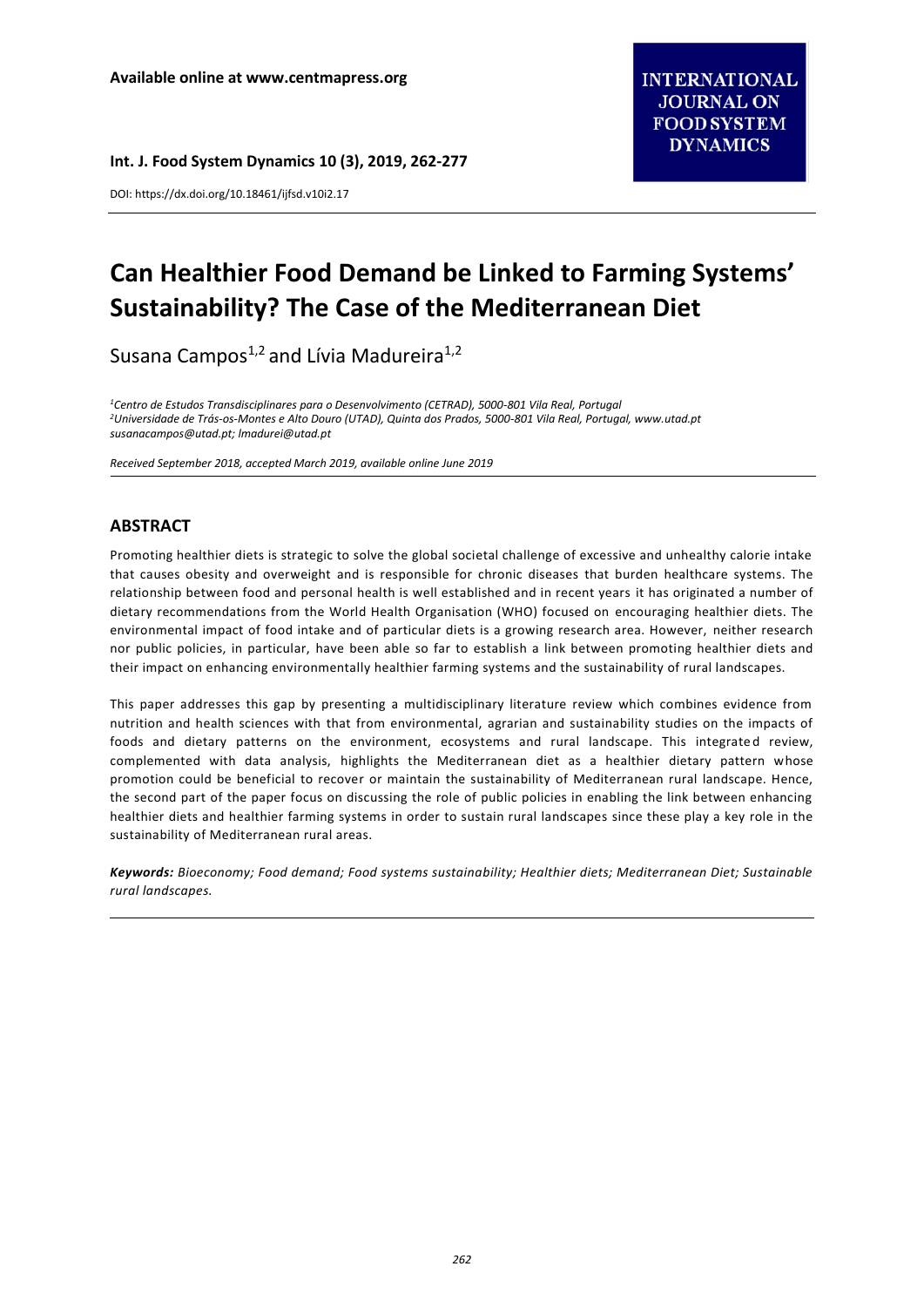# **1 Introduction**

Global scale changes in food consumption are currently reshaping both food and farming systems and worldwide transformations in rural landscapes are expected in the coming years (Webb *et al*., 2011). Food demand drivers responsible for these changes relate to well-known socioeconomic dynamics, which comprise the world population growth and its concentration in urban areas along with the rise of middle classes in emerging countries, and population decline and aging in developed countries (FAO, 2009). Food production and productivity are envisaged as major challenges within the next 30 years, due to the expected growth in food demand. FAO estimates that, by 2050, 60% more food will be needed to feed the world population (FAO, 2016).

The rise of purchasing power in emerging countries, such as China and India, powered by the globalised consumption trends, is leading the populations of these countries, in particular the latter's, to replace their traditional rice and vegetable-based diets with higher caloric western-type diets, thus raising the global consumption of red meat and cereals (Zhou, Tian, Wang, Liu, and Cao, 2012). The pressures of this escalating food demand on natural resources, namely on soil and water, will aggravate current sustainability problems related to the loss of biodiversity, declining regulating ecosystem services and the increase in Greenhouse Gas Emissions (GHGE), as well as their concomitant impacts on climate change (Allen and Prosperi, 2016; OECD, 2012; FAO, 2011).

Alongside with this megatrend towards the worldwide westernising dietary patterns, an 'alternative' food consumption megatrend, focused on health and well-being concerns, has emerged in more recent years (Tischner, Kjaernes, 2007; Reisch, Eberle, and Lorek, 2013). In the richest countries, namely in the European Union (EU), ageing has become a major concern of both public policy makers and consumers as far as health and active ageing issues are concerned. A growing attention is being paid to the negative impacts of western-type dietary patterns on human health and some action is being taken to address the matter.

Overweight and obesity are currently major public health issues due to their correlation with chronic diseases with high incidence rates, such as arteriosclerosis, cholesterol and diabetes (Kaur, Scarborough, and Rayner, 2017). The public's concern about these diseases and the costs they represent for healthcare systems have made room for a growing interest and investment on scientific research focused on establishing relationships between food and human health.

The definition of a healthy diet is not straightforward. It can be defined as a food intake pattern whose effects on health are beneficial or, at least, not harmful (Stevenson and Stevenson, 2016). A healthy diet should provide us with the right amount of energy (calories or kilojoules) from foods and drinks to maintain energy balance (energy balance corresponding to a situation in which the calories derived from the diet are equal to the calories used by the body). A balanced and healthy diet will vary, depending on individual needs (e.g. age, gender, lifestyle, and degree of physical activity), the cultural context, locally available foods and dietary habits (Duchin, 2008).

However, growing scientific evidence on the food health impacts has launched the concept of healthy foods and diets. Subsequently, it is acknowledged nowadays that healthy dietary patterns are lower in calories and in the intake of fats, sugar and animal proteins, with a highlight on red meat consumption (UNSCN, 2017). The World Health Organization, for instance, establishes that healthier diets are richer in the intake of fruits, vegetables, legumes, nuts and whole grains and poorer in fats, sugar and red meat (World Health Organization, 2015).

The reshaping of the concept of 'healthy' diets has led to fruits, vegetables, legumes, nuts and whole grains having been included in the list of 'healthy foods'. On the other hand, there is the recommendation that one should eat some foods often labelled as 'unhealthy' foods parsimoniously, and the same goes for diets based on them like which have become to be known as western-type diets.

These recent changes in the World Health Organization's healthy dietary standards have drawn the attention to plant-based diets, such as the vegetarian and the vegan diet. The vegetarian diet is defined as a dietary profile characterized by one's abstaining from consumming meat and meat products, poultry, seafood and meat of any other animal, while the vegan diet bans any substance derived from animals. These dietary patterns were originally motivated by ethical concerns towards non-human animal species but have been increasingly looked upon in more recent years as a way to safeguard the natural resources and the environment (Dinu, Abbate, Gensini, Casini, and Sofi, 2017).

Hence, healthier diets in comparison with the 'western-type' diet are lower in calories, fats and sugar. Therefore, healthy food and diets enhancing beneficial effects on human health go beyond a normal [healthy diet](https://en.wikipedia.org/wiki/Healthy_diet) required for [human nutrition;](https://en.wikipedia.org/wiki/Human_nutrition) it is currently established that healthy foods comprise fresh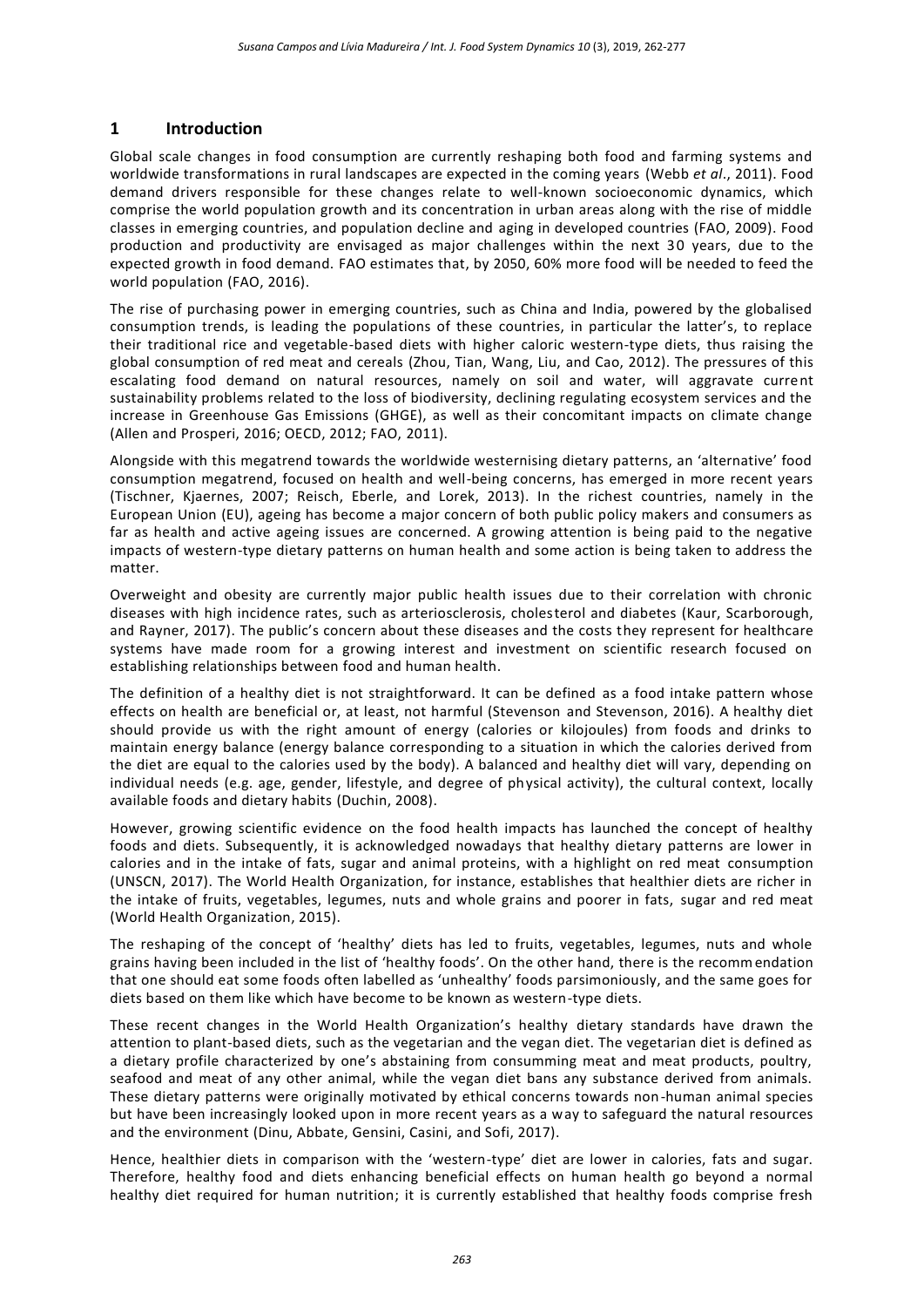and low-processed food - fruits, vegetables, nuts, pulses, seeds and whole cereals - that olive oil is a healthy fat and that fish constitutes a healthy source of protein (Food Security Information Network, 2017). The reshaping of the healthy diet concept has brought back ancient dietary patterns like the Mediterranean or the Nordic diets.

The beneficial health effects of the Mediterranean Diet (MedDiet) have been extensively researched and are largely responsible for fruits, vegetables, pulses, seeds and whole cereals olive oil having been included in the list of 'healthy' foods. They are healthy in the sense they are beneficial to human health. However, their degree of healthiness depends on how they are produced and delivered to the final consumer. This explains the passing of increasingly strict legislation on the use of phytopharmaceutical substances in EU agriculture (European Commission, 2017), as well as, at least partially, the worldwide growing demand for organic- grown food (Meemken and Qaim, 2018).

There is an emerging research field on the environmental impacts of these healthier diets, such as plantbased vegetarian and vegan, and Nordic and Mediterranean diets, compared with the 'standard' westerntype diet. In some cases, this research also addresses the human health effects.

However, there is not an integrated review of these 'healthy' dietary patterns in terms of their impacts on human health, on the environment and on the sustainability of farming systems and respective rural landscapes. This is an important matter in the context of the current discussions on what bioeconomy is and how it should be promoted, searching for a common ground between: (a) the industrial-oriented perspective, focused on lab-biotech innovation and capital-intensive industries located at the upper levels of the value chains; and, (b) the agro-ecological-oriented bioeconomy standing for sustainable farming, forestry and related activities, ensuring the supply of public goods (*e.g*., water quality, landscape attractiveness, typical foodstuffs) and rural development (*e.g*. European Comission, 2012; Levidow, Birch, and Papaioannou, 2012).

Hence, this paper aims at contributing to reinforce the importance of bioeconomy being viewed as a system that manages to integrate health and environmental concerns into food systems; this can be achieved by ensuring that public policies and consumer food demand are oriented towards the integrity of rural landscapes built on environmentally healthy farming systems. Its contribution draws on systematic literature review with an interdisciplinary approach and on large statistical datasets analysis, and it has two goals.

The first goal is to provide an integrated synthesis of the literature, making it possible to establish a link between food, health and environment, reinforced by the analysis of statistical data on food and health provided by FAOSTAT's and WHO's databases. The second goal is to discuss how the food demand component of food systems can be linked to the sustainability of farming systems and rural landscape in the case of MedDiet.

This is a proven diet with strong synergies between food intake and human health, but whose promotion may or may not enhance the sustainability of Mediterranean rural landscapes. Raising consumers' awareness of the link between food, human health and sustainability of Mediterranean rural landscape entails changes as far as their mindset is concerned. These can be supported by integrated public policies able to acknowledge that healthier diets depend on farming systems' and rural landscapes' sustainability.

By compiling scattered strands of literature, the present paper highlights the existing research gaps which hinder society and politicians from being able to grasp the notion that healthy food is associated with its ecologically sustainable growth. A growing awareness of this association could make a difference regarding the argument in favour of an agro-ecological-oriented bioeconomy standing for sustainable farming, forestry and related activities, ensuring both the supply of public goods and rural development. The MedDiet is an exemplary case to analyse the strengths as well as the contradictions raised by coupling healthy food and ecologically-sustainable farming, by bridging consumer issues and farming systems both at the research and policy levels.

Following the introduction, the present paper is organised into five sections. Section two reviews and summarises evidence on the relationship between food, diets and health, presenting data on MedDiet dietary patterns and the prevalence of obesity and overweight in the European region. Section three presents a literature review linking food and dietary patterns to environmental sustainability. Section four discusses how sustainability weaknesses of the Mediterranean farming landscape can be reinforced or, on the contrary, overcome by a growing demand of 'healthy' foodstuffs related to this region. Finally, section five presents the concluding remarks.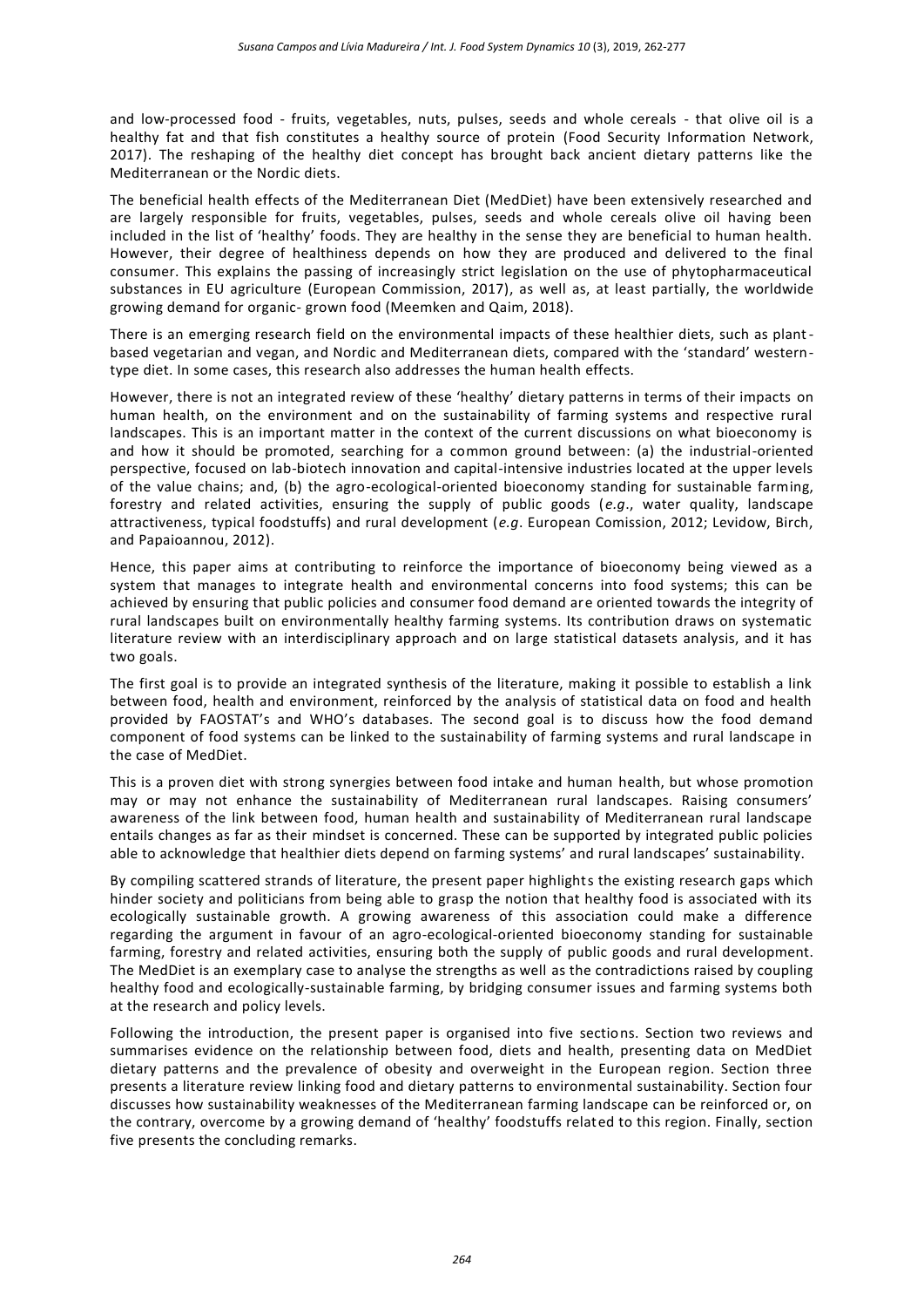# **2 Evidence linking food and health and the rediscovery of the Mediterranean diet**

The effect of diets on human health has been largely reported in many studies, providing evidence tha t a rich dietary pattern in some beneficial food groups, such as fruits, vegetables, whole grains and fish, reduces the incidence of cardiovascular and neoplastic diseases (Sofi, Macchi, Abbate, Gensini, and Casini, 2013; Miller, Cassady, and Nielsen, 2015; Birt *et a*l., 2017; Miller, Cassady, and Nielsen, 2015). However, so far, most of the studies have followed an approach of assessing nutrients or food groups in relation to the occurrence of the disease, rather than analysing the individual role of nutrients in the dietary pattern (Sofi *et al*., 2013). As a result, lately there has been a rise in the number of studies that consider the sum of the food through a general measure of the quality of the diet.

The Mediterranean diet has been highlighted in several studies for its benefits to human health, because of the consumption of a balanced quantity of different nutrients, distributed in the form of a pyramid structure (Dernini and Berry, 2015). Plant-based foods are situated at the base of the pyramid, contributing to maintaining a balanced diet. They should be consumed in larger quantities and more frequently, as opposed to those situated in the upper levels, that are rich in sugars and fats and of animal origin, that should be eaten moderately (Bach-Faig *et al*., 2011).

In the early 1970s, many researchers referred to the beneficial role of the MedDiet, as originally reported by Ancel Keys, a physiologist and nutritionist who did intensive research on the relationship between coronary heart disease, blood cholesterol levels and diet and lifestyle in seven countries: Greece, Italy, former Yugoslavia, the Netherlands, Finland, the United States and Japan. His research showed that the MedDiet was rich in fruits, vegetables, and cereals, with olive oil as the sole source of fat. This diet contemplated a moderate intake of red wine, especially during meals, and little red meat.

These studies proved the MedDiet to be more balanced and less responsible for the occurrence of the above-mentioned diseases than other dietary patterns. The justification for its healthier features lies in that fact that it is lower in fats, animal proteins and calories in comparison with the more conventional eating patterns of developed industrialized societies.

In the footsteps of Ancel Keys' pioneer studies, research on the health benefits of MedDiet has expanded. Nowadays, there is significant evidence confirming that higher adherence to the MedDiet may decrease the rate of some diseases. Kastorini *et al*. (2011) have conducted a systematic review and a meta-analysis of the findings of published original research articles in which the researchers have assessed the effect of a Mediterranean type of diet on the development of the metabolic syndrome (MS) as well as on its components. The results of these authors' meta-analysis indicate that adherence to the MedDiet has a positive effect on abdominal obesity, lipid levels, glucose metabolism and blood pressure levels. These are all all components of MS, and also risk factors in the development of cardiovascular diseases, insulin resistance and diabetes. The antioxidant and anti-inflammatory effects of the MedDiet as a whole, as well as the effects of its individual components, more specifically olive oil, fruits and vegetables, whole grains and fish, could be the basis of the above-mentioned results.

Other available meta-analyses (Dinu, Pagliai, Casini, and Sofi, 2018; Sofi *et al*., 2013) present similar findings, confirming that adherence to the MedDiet can significantly reduce the risk of global mortality, cardiovascular disease (CVD) mortality, cancer incidence or mortality, as well as the incidence of Parkinson's and Alzheimer's diseases.

Along the same lines, Gotsis *et al.* (2015) provide a literature review focusing on the last 5 years up to 2014 that evaluated the effectiveness of the MedDiet in reducing the prevalence of chronic and degenerative diseases. Their findings support the protective role of the MedDiet against atherosclerosis, cancer, CVD, obesity, MS, and DM (diabetes mellitus), while helping prevent respiratory, neurodegenerative, and kidney diseases.

The health benefits of MedDiet foods, such as olive oil, fish, fruits and vegetables, have been associated with a reduction in blood pressure (BP) levels. The nutrients and substances in these foods, such as oleic acid and omega 3, in addition to phytochemicals and antioxidants, the low sodium content and the high content of potassium, magnesium and calcium, are also relevant to the characteristics of the MedDiet. The systematic review and meta-analysis of Nissensohn, Román-Viñas, Sánchez-Villegas, Piscopo, and Serra-Majem (2016) have looked into the effects of the MedDiet on systolic BP (SBP) and diastolic BP (DBP). In summary, the authors have found evidence that the MedDiet pattern matches the nutrient levels that are most relevant to the prevention of hypertension.

There are also studies that have examined the role of healthy eating patterns like the MedDiet on obesity. Obesity is one of major causes of death worldwide and according to the definition of the WHO (2017) is as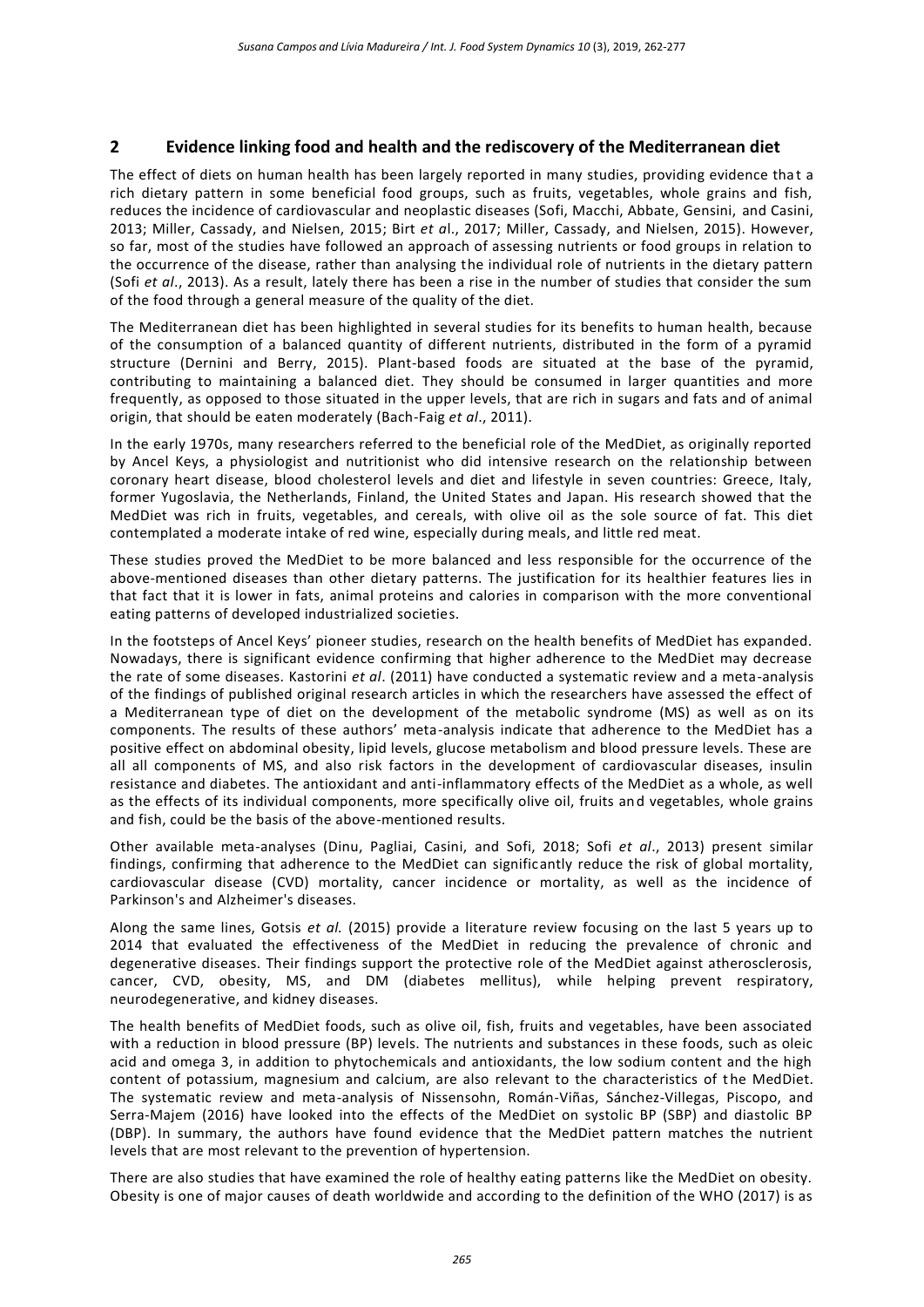an abnormal or excessive accumulation of fat that represents a risk to one's health. It is measured in terms of the body mass index (BMI) and it is calculated by dividing the weight in kilograms by the square of a person's height in metres. Among children or adolescents, if BMI≥30 Kg/m<sup>2</sup>, then they are considered obese; and if BMI≥10 Kg/m<sup>2</sup>, they are considered overweight. According to World Health Organization's estimates (2017), among the world population almost two billion adults are overweight (40% of the population), of whom over 600 million are obese, and 41 million children under the age of five are overweight or obese.

Still according to the World Health Organization (2017), in Europe the number of overweight and obese people has been growing in recent years. In 2014, the last European health survey reported that 39% of the men and 40% of the women aged 18 or over were overweight (Eurostat, 2018). The prevalence of obesity and overweight is increasing in MedDiet countries, which appears to be linked to these countries' gradual shift from the healthy MedDiet towards a more Western type-diet and unhealthy lifestyles (Hakanen *et al*., 2006; Kontogianni *et al*., 2008; Manios and Costarelli, 2011).

Fig. 1 presents a graphic based on FAOSTAT data and includes the European countries with a MedDiet - Cyprus, Greece, Italy, Spain and Portugal - with the exception of Croatia (formerly part of Yugoslavia) since there were no data for part of the 52-year period (between 1961 and 2013) under analysis.

Calories in the MedDiet were accounted for, including the main foods of this diet, such as cereals, fruits, vegetables, nuts and olive oil.

Fig. 1 also shows evidence of the increase in calorie intake in this region over the last 50 years, an estimated 22% on average, and has reached a value well above the recommended average (around 2000 calories for an adult) (WHO, 2018). In parallel, the figure illustrates the decrease in calorie intake of the dietary basis of the MedDiet over time.

The decrease in the intake of foods belonging to the MedDiet pyramid was 16% on average; it was particularly noticeable in two of the core countries of the MedDiet, Greece and Spain, experiencing a decrease of 20%, but not so much in Italy (where it reached only 7%). As for Cyprus, it was somewhat expressive (although this country experienced a moderate increase in the total calorie intake during the period under analysis). Portugal, however, showed an opposite trend, with an increase of 20%, although it is the country with the highest increase in total calorie intake: 40% for the period under analysis. Hence, data not only confirm this regional divergence from the MedDiet but it over time also highlight its relation to the rise in the countries' average purchasing power.



**Figure 1.** Average total and MedDiet food kilocalories per capita per day in the MedDiet region, 1961-2013 (Source: Data retrieved from FAOSTAT, 2018).

The time dynamics regarding prevailing levels of obesity among the youngest age group in the MedDiet countries (which is similar to the adults') is illustrated in Fig. 2. The rise of obesity and overweight among young people gives one particular reasons for concern, since chronic diet-related diseases are expected to increase in coming years. Overweight among youths in this region shows a similar trend; in 2016, it more than doubled, sometimes it even tripled, in some countries compared to figures from 1975.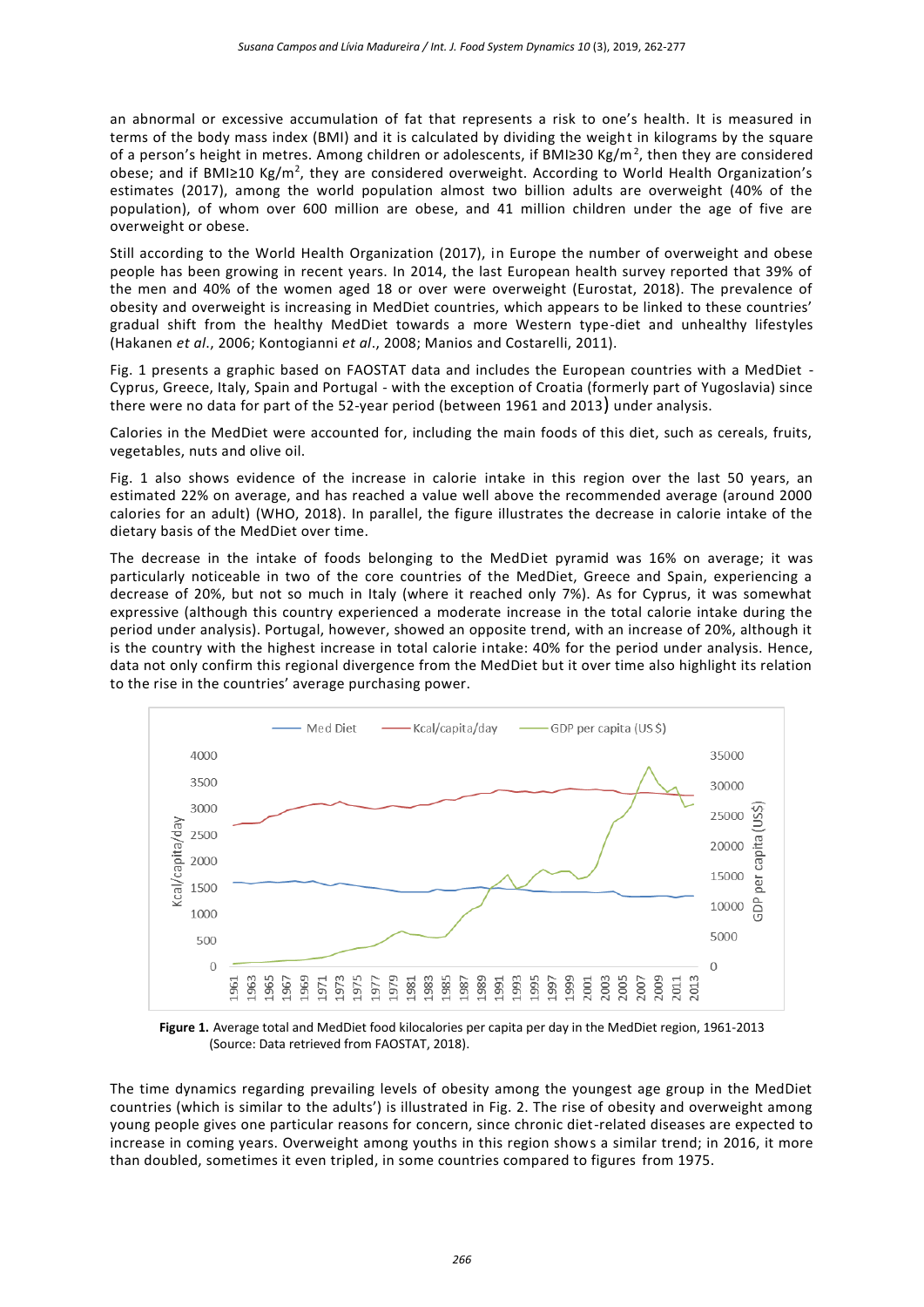

**Figure 2.** Prevalence of obesity among children and adolescents, age 5-19, by country, in the MedDiet region, 1975-2016 (Source: Data retrieved from World Health Organization, Global Health Observatory, 2018).

Negative trends that have been observed regarding overweight prevalence and obesity in the MedDiet countries are related to an increase in the consumption of western-type food products, such as red meat and sugar, as shown in Fig. 3, where it is possible to see the evolution of the consumption of two basic western-type foods - red-meat and sugar- in the Southern European region, as well as calorie intake derived from essentially healthy MedDiet products, fruits and olive oil.



**Figure 3.** Average consumption of red meat, sugar, fruits and olive oil in the Southern European region in kilocalories per capita, 1975-2013 (Source: Data retrieved from FAOSTAT, 2018).

The consumption of these four products in Northern Europe in the same period provides a different picture (Fig. 4). Although these countries show evidence of a western-type diet, they also portray a decrease in the intake of ('unhealthier') calories from sugar and red meat and an increase in the intake of ('healthier) calories from fruits and olive oil.



**Figure 4.** Average consumption of meat, sugar, fruits and olive oil in the Northern European region in kilocalories per capita, 1975-2013 (Source: Data retrieved from FAOSTAT, 2018).

The-westernisation of the diet in Northern Europe is led by Sweden and Denmark; in recent years, these two countries have been implementing a set of public policies designed to promote healthier food in schools. These policies appear to positively impact on obesity and overweight prevalence among the young.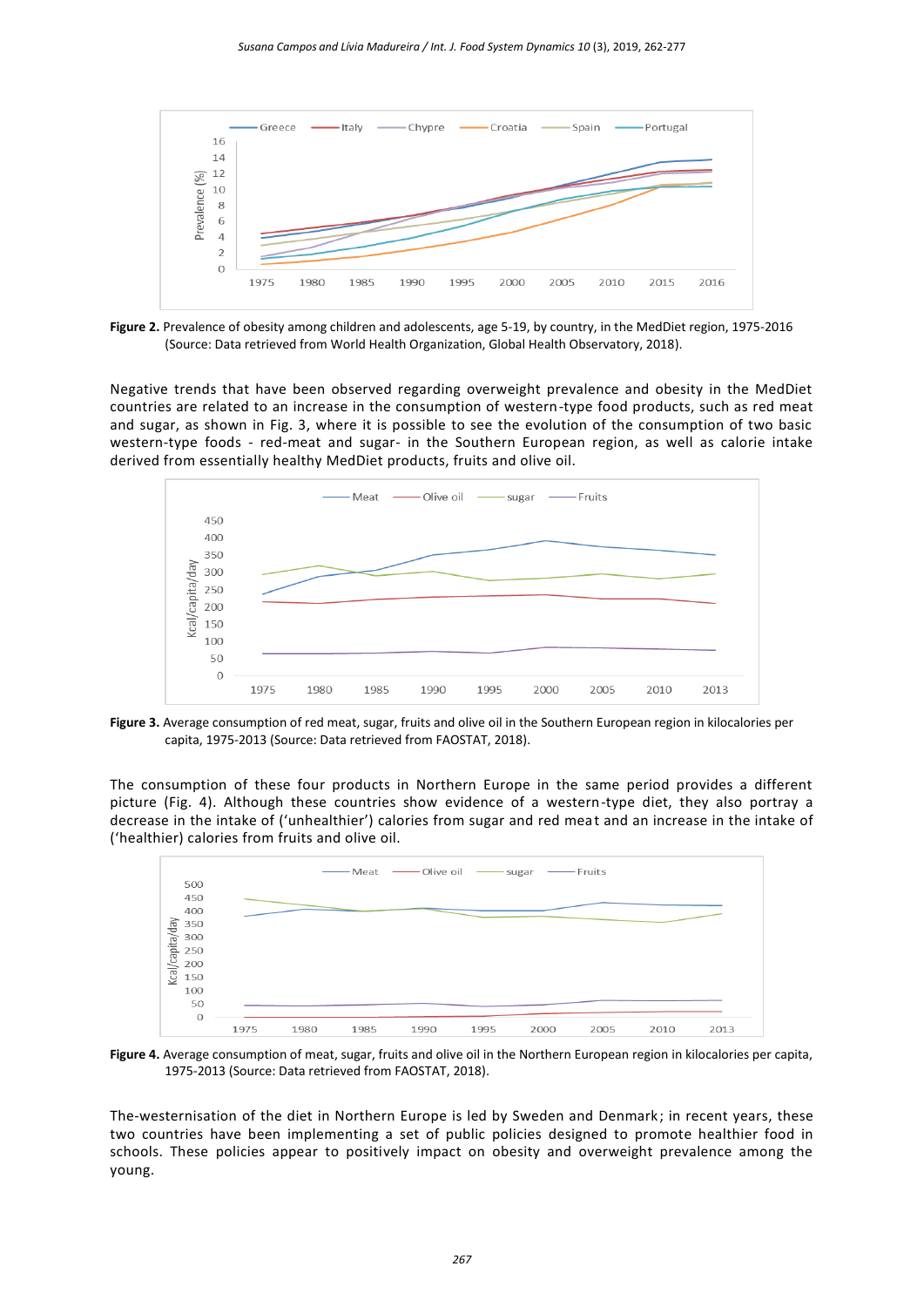

**Figure 5.** Prevalence of obesity among children and adolescents, age 5-19, by country, in the Northern European countries, 1975-2016 (Source: Data retrieved from World Health Organization, Global Health Observatory, 2018).

The link between dietary patterns, obesity and overweight prevalence, and concomitantly the prevalence of diet-related chronic diseases that represent a heavy burden on public budgets, are driving European countries to adopt policies to promote healthier food consumption. These policies include decentralised measures, such as implementing healthy food procurement policies in schools, taxing 'unhealthy' foods like sugar and fats, and adopting command-control type policies which set limits to the use of salt, sugar or fats in processed foods.

Since these policies are relatively new, research must be done on how to make them more efficacious and cost-effective. The case of Sweden suggests that decentralised policies might be more effective than sugar taxes (which are not implemented in this country).

With the exception of the MedDiet, evidence relating health and dietary patterns (Aleksandrowicz *et al*., 2016, Kaur, Scarborough, and Rayner, 2017), is few and far between. For the WHO (2015), a healthy diet is one that contains fruits, vegetables, legumes, nuts and whole grains, which proves the important role of plants in the MedDiet, and suggests that stricter plant-based diets, such as the vegetarian or the vegan diets, might also be healthier. However, few studies have evaluated the impact of these diets on human health. Dinu, Gensini, Casini, and Sofi (2017) have done a systematic review of the literature with a metaanalysis of observational studies and have concluded that the vegan diet seems to be associated with a lower level of cancer incidence. This result, however, should be interpreted with caution, in view of the small size of the sample that has been observed and the scarcity of studies available which evaluate this aspect.

On the other hand, the authors have found there is significant protection against ischemic heart disease and cancer in vegetarians, albeit not significant in terms of general mortality, cardio- and cerebrovascular diseases. In spite of there being pioneering research linking strict plant-based diets with health, evidence is still too scarce to allow for a comparison with the health benefits of the MedDiet, which remain to be proven outside the contextual lifestyle factors defining this dietary pattern, such as eating-related socialising habits. The classification of the MedDiet as World Heritage by UNESCO in 2001, for instance, called the attention to the relationship between the diet and lifestyle of Mediterranean communities (Castro-Quezada, Román-Viñas, and Serra-Majem, 2014), which suggests that a MedDiet type might lose its efficacy if constrained by factors such as time availability, work obligations and financial stress (Gorski and Roberto, 2015).

Clearly further research is needed to link human health with dietary patterns, namely because there is little knowledge relating healthy foods and healthy dietary patterns to the environmental aspects of food production and processing.

## **3 Evidence of the relationship between food systems and the environment**

Studies examining environmental impacts of individual foods and dietary patterns are now beginning to emerge, whilst varying considerably in design and research methodologies. The study of the environmental impacts of individual foods relies mostly on such indicators as water extraction and land use (Godfray *et al*., 2010). Life cycle assessment (LCA) is the most popular method used to assess the GHGE of dietary patterns (Heller, Keoleian, and Willett, 2013). Through the LCA, it is possible to extend the analysis from individual products to entire value chains (Duchin, 2008).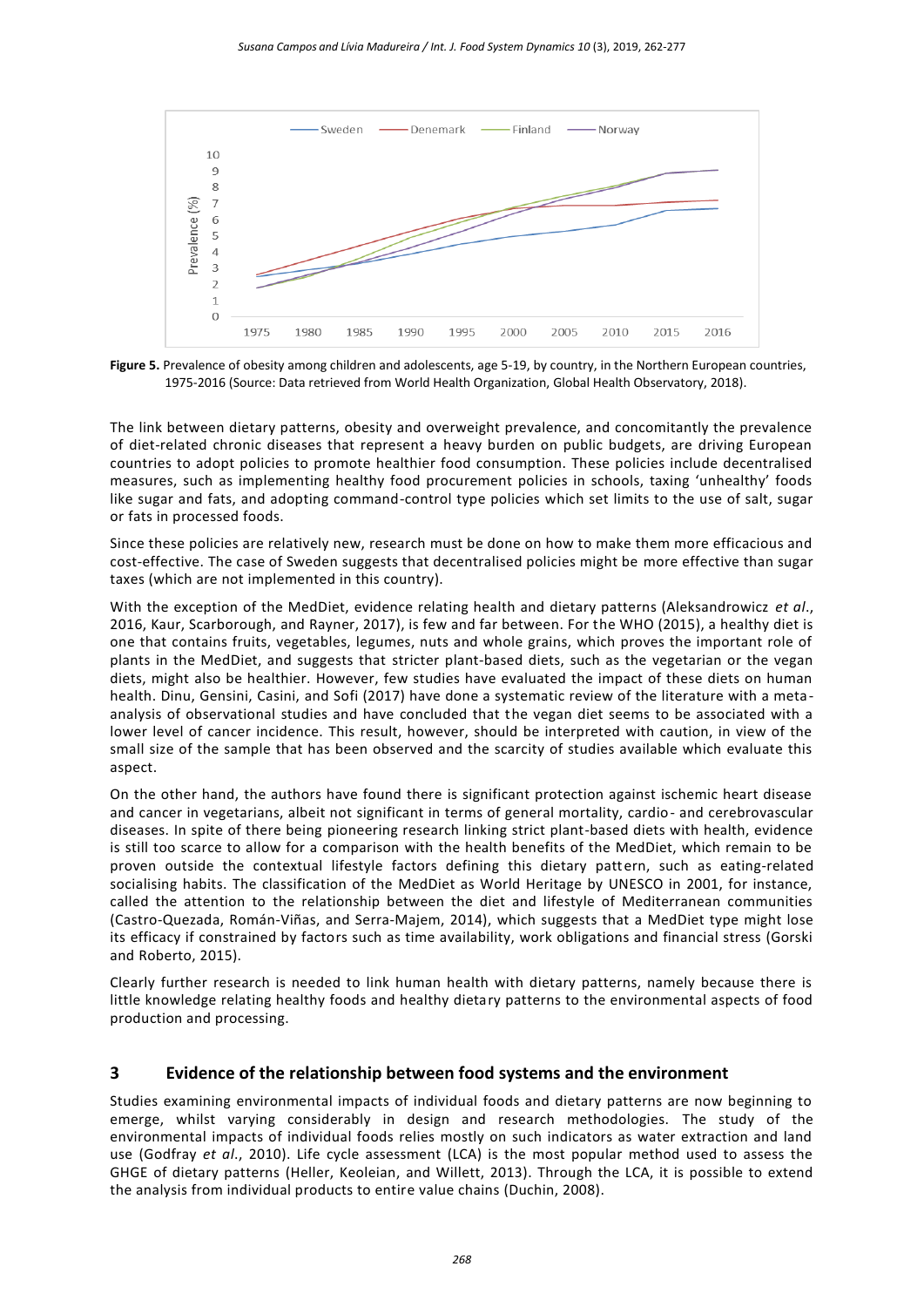Most studies support the notion that there are environmental benefits associated with increasing the consumption of fruits and vegetables and reducing the consumption of animal-based foods (Pretty *et al*., 2010), since it significantly helps reduce GHGE (Hallström, Carlsson-Kanyama, and Börjesson, 2015; Scarborough et al., 2014; Springmann, Mason-D'Croz, *et al.*, 2016; Tilman and Clark, 2014; Westhoek *et al*., 2014). The literature review on this topic, while recent, provides studies evaluating the environmental impact of dietary changes at both global and regional scales. For instance, Hallström *et al.* (2015) provide a systematic review evaluating the environmental impact of dietary change. Amongst the various scenarios examined by the authors, the vegan diet followed by the vegetarian diet stand out as the ones with the largest potential to reduce GHGE. Compared to them, diets replacing ruminant meat with pork and poultry have a lower but still significant potential to reduce GHGE. Similarly, according to the present author's analysis, the vegan and vegetarian diets are the best placed to reduce land demand for agricultural use.

Aleksandrowicz, Green, Joy, Smith, and Haines (2016) have studied the impacts of dietary change on GHGE, land use and water abstraction. These authors have done a systematic review and have come to the conclusion that by adopting sustainable dietary patterns it is possible to reduce GHGE and land use up to 70-80%, and water abstraction up to 50%. These authors' conclusions are in keeping with the findings of Hallström *et al*. (2015), according to which vegan and vegetarian diets have the lowest environmental impact. Nonetheless, the authors provide evidence of the substantially lower environmental impact of the MedDiet in comparison with the typical western meat-based diets.

Fresán, Martínez-Gonzalez, Sabaté, and Bes-Rastrollo (2018) have analysed the impact of enhancing adherence to the MedDiet on land, water, and energy consumption and on GHGE in Spain. In order to achieve this purpose, they have gathered specific environmental footprints of the production and processing of food items from various available studies conducted, resorting to the LCA technique. They have concluded that higher adherence to the MedDiet is associated with lower land use, water consumption, energy consumption and GHGE, in comparison with western-type diets, and that the MedDiet can be envisaged as an eco-friendly diet.

In the last decade, the MedDiet has become the object of an increasing number of studies addressing its environmental sustainability, because of its mainly plant-based dietary pattern and its lower GHGE and lower water footprints, when compared to current Western dietary patterns (Gerbens-Leenes, Nonhebel, and Krol, 2010; Tilman and Clark, 2014). Meals including products of plant origin are associated with the reduction of carbon, hydro and ecological footprints (Birt *et al*., 2017; Scarborough *et al*., 2014).

However, it is important to evaluate plant-based diets accounting for farming systems and practices, and logistical food chains, as they strongly affect the environmental impact of food products. Moreover, the available evidence doesn't allow to compare diets in terms of other important environmental impacts, such as the biodiversity loss and the use of phytopharmaceutical products.

In addition, in more recent years, discordant authors have been arguing that plant-based diets may not actually have the substantially lower environmental impact they are credited with (Kamp and Temme, 2018; Lacour *et al*., 2018; Perignon, Vieux, Soler, Masset, and Darmon, 2017; Rosi *et al*., 2017). The arguments underpinning this view focus on the high amount of vegetables that need to be consumed to replace animal proteins and calories; furthermore, if meat is replaced with fruits and vegetables, keeping total food energy constant, there will be an increase in GHGE (Vieux, Darmon, Touazi, and Soler, 2012).

# **4 Healthier diets: an opportunity or a threat to Mediterranean rural landscapes?**

As shown by the previous literature review, the MedDiet is evaluated as being more beneficia l both to human health and to the environment (Tilman and Clark, 2014; Dooren, Marinussen, Blonk, Aiking, and Vellinga, 2014; Hallström *et al*., 2015; Springmann, Mason-D'Croz, *et al.* 2016; Springmann, Godfray, *et al.* 2016). Some authors argue that the MedDiet is more than just a dietary pattern: it is also a representation of different food cultures and lifestyles (Dernini and Berry, 2015); they highlight other dimensions of this diet, such as its being a cultural heritage, the local food production, and the nutritional value (e.g. Piscopo, 2009; Diet and Regional, 2012; Bach-Faig *et al.*, 2011; Burlingame and Dernini, 2011, 2016; Allen, Prosperi, Cogill, and Flichman, 2014; CIHEAM, 2015). Unlike what happens with vegan and vegetarian diets, which are not anchored in cultural traditions with territorial expression.

The arguments in favour of the MedDiet's are also linked to the fact that a plant-based diet requires less biocapacity, that is, less demand for agricultural land (Zurayk, 2012; Lacirignola, Capone, Debs, El Bilali, and Bottalico, 2014; CIHEAM, 2015). Although this argument is also valid for strict plant-based diets, the MedDiet is associated with diversified farming systems, enhancing agrobiodiversity through land use patterns that not only promote mosaic landscape and farming practices like crop rotation, but also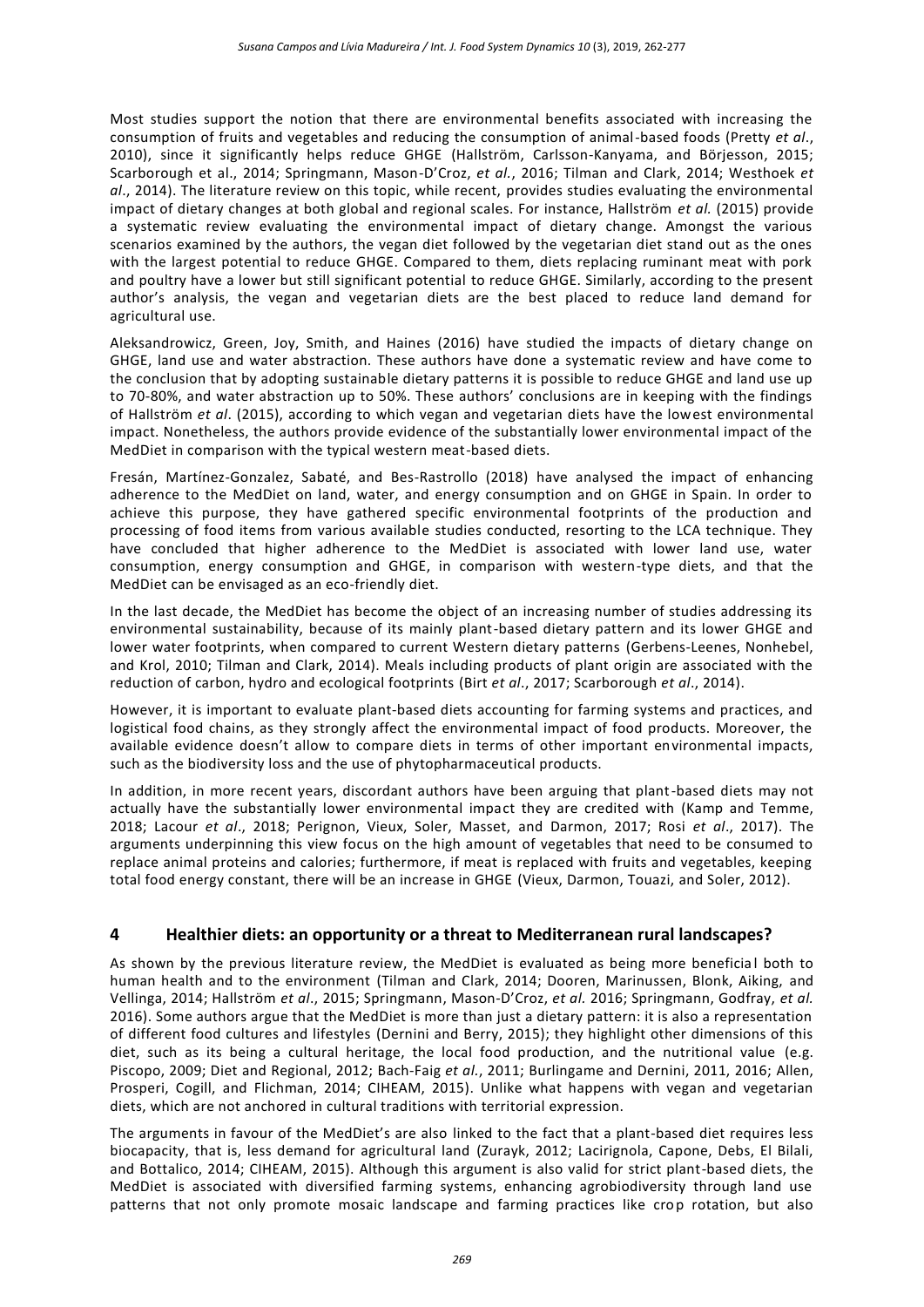enhance agrobiodiversity, and supply ecosystem services, namely pollination, nitrogen fixation, pest control, soil quality, fire resilience and nutritional value (FAO, 2016; Declerck, Gentle, Gordon, and Kennedy, 2014; Myers et al., 2014; Gamfeldt et al., 2013; Cadotte, Dinnage, and Tilman, 2012; Kremen and Miles, 2012; Kremen and Miles, 2012; Shennan, 2008).

It is widely acknowledged though, that the Mediterranean agroecosystem is fragile, registering an ecological deficit in degraded landscape areas mainly located in the Balkans and the Northern Mediterranean, and consuming around 40% more renewable natural resources and ecosystem services than they provide (Galli *et al.,* 2015). In these regions, traditionally diversified and plant-based diets have contributed to the preservation of landscape and genetic biodiversity. Hence, farming systems need to be ecologically sustainable and not strictly eco-efficient, if the sustainability of the Mediterranean landscape is to be preserved.

The sustainability of the Mediterranean rural landscape requires the adoption of sustainable production systems and innovative practices built on biodiversity enhancement and agro-ecological knowledge (Allen *et al.*, 2017), along with high value-added food chains that enable local farmers to capture value (Galanopoulos, Surry, and Mattas, 2011). Thus, growing demand for MedDiet foodstuffs driven by human health concerns might enhance the sustainability of Mediterranean farming systems if based on preferences for food associated with rural landscape sustainability.

There is some evidence that this demand, and especially the demand for organic production, is currently becoming more than just a niche demand (WBCSD, 2010), in spite of organic products reaching higher prices than food products produced by conventional modes. The index of producer prices of agricultural products (output index) made available from the Eurostat by product for the period between 2008 and 2017 (this index is based on the sales of the agricultural products at farm gate prices) highlights farmers' trend in the MedDiet region to increase the price of olive oil and nuts. That trend is not so obvious in the case of fresh vegetables and fresh fruits, although these are not exclusively produced in this European region.

Fig. 6 shows these price trends, suggesting a growing demand for these products.

The demand-pull and price increase of such products as olive oil and nuts create an opportunity for producers to capture value-added in the cases in which they act across value chains, producing, processing and distributing the products for higher price segments. It includes the external markets, namely Central and Northern Europe, along with the traditional exporting markets for olive oil.

However, the sustainability threats of this demand-pull accompanied by higher prices are already visible in those countries with area expansion, intensification and more recently hyper-intensification of farming systems responsible for these crops in the Mediterranean hinterlands when water for irrigation is available. On the other hand, in the Mediterranean uplands, the sustainability of farming systems is becoming mandatory due to landscape fragility and accentuation of climate change impacts. However, to achieve farming sustainability in these areas farmers need to adopt agro-ecological knowledge and labour-intensive farming practices, which are costly and pose competitiveness difficulties (economic sustainability limitations) to these ecologically-sustainable farming systems (Colantuoni, Pascucci, and Fritz, 2011).

Sustainability challenges could be overcome in both cases if consumers and public policies acknowledged that healthy food has to be produced by ecologically-sustainable farming systems. The need for public policies derives from the fact that diverting the production of these products only for external markets and consumer niches with high purchasing power jeopardises lower-income consumers' affordability of MedDiet products and hinders the recovery of this dietary pattern in this region where it originated (Birt *et al*., 2017).

If sustainability is to be enhanced, healthier diets need to meet the three fundamental requirements of sustainability: be economically viable, environmentally responsible and capable of promoting social balance and well-being (Wilson *et al*., 2013). Only recently have some authors focused on the economic perspective of healthier and ecologically sustainable diets (Lee *et al*., 2013; Lee, Kane, Ramsey, Good, and Dick, 2016; Vandevijvere, Young, Mackay, Swinburn, and Gahegan, 2018).

The price and affordability of 'healthier' and 'less healthier' foods and diets vary across countries and might accentuate local and regional inequalities in each country, by denying populations with less purchasing power access to better diets (Lee, Kane, Ramsey, Good, and Dick, 2016). Lower-income families would have to spend a significant amount of their monthly income to fill the necessary dietary recommendations, and that would aggravate poverty (Lee *et al.*, 2013).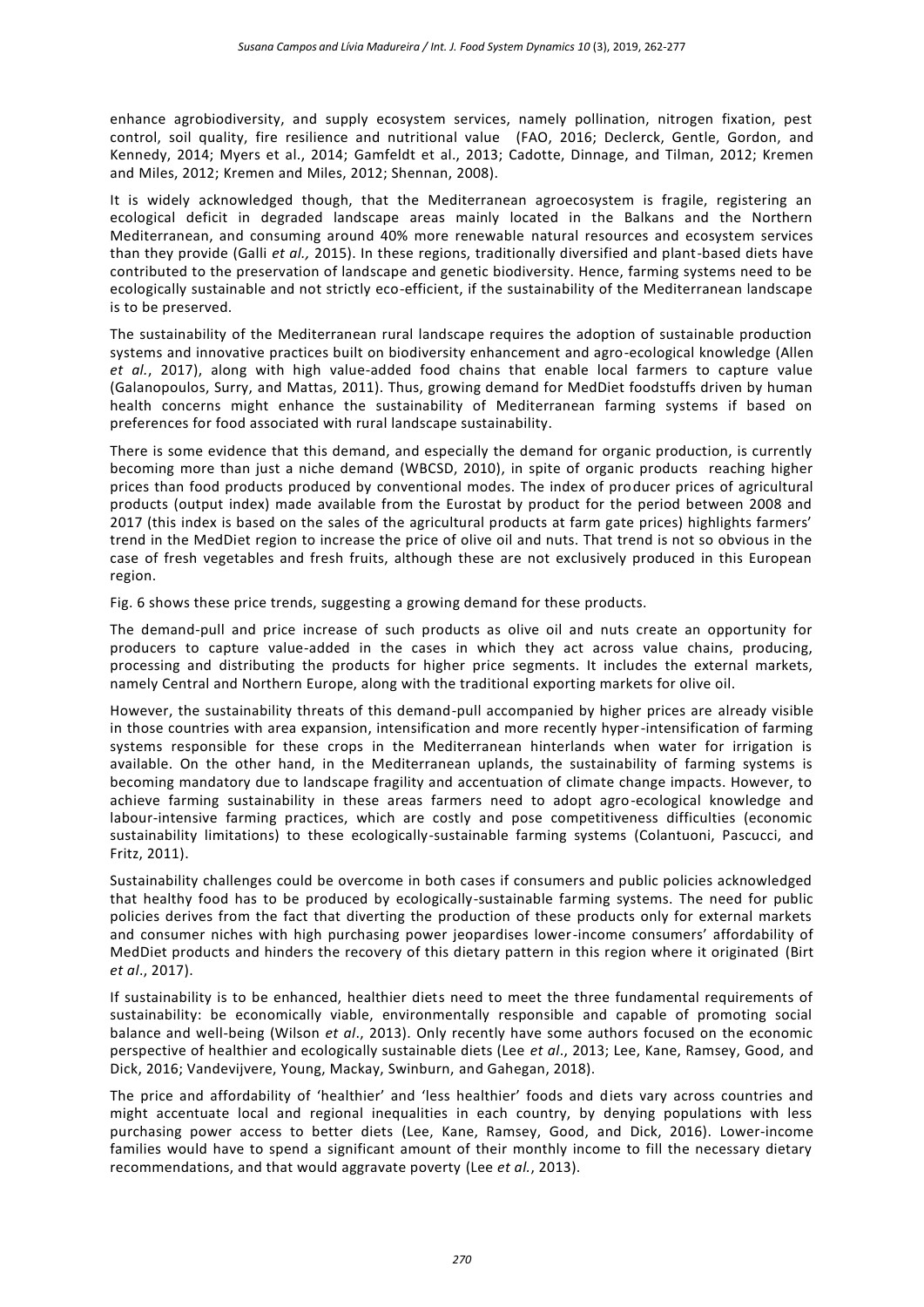There is a trade-off between price and affordability because the individual prices of some healthier foods, particularly meats, fruits and vegetables, are relatively expensive compared to energy -dense foods, and also more expensive than basic (healthier) cereals (see Figure 7).



**Figure 6.** Index of producer prices of agricultural products for MedDiet central products in the European countries of the MedDiet, 2008-2017 (Source: Source: Eurostat (online code apri\_pi10\_outa)).

Fig. 8 illustrates the relation between world level food consumption and the food price index in the last 40 years, confirming these two variables to be negatively correlated.

The world food prices declined from the early 1970s up to the early 2000s, when they reached a historic low, coinciding with the higher level of world food consumption. During the first decade of 2000, this declining trend was inverted and prices started to rise again, reaching its peak in 2008, coinciding with the world food and oil price crisis. As a response, food consumption declined along this decade and decreased to the levels of the early nineties.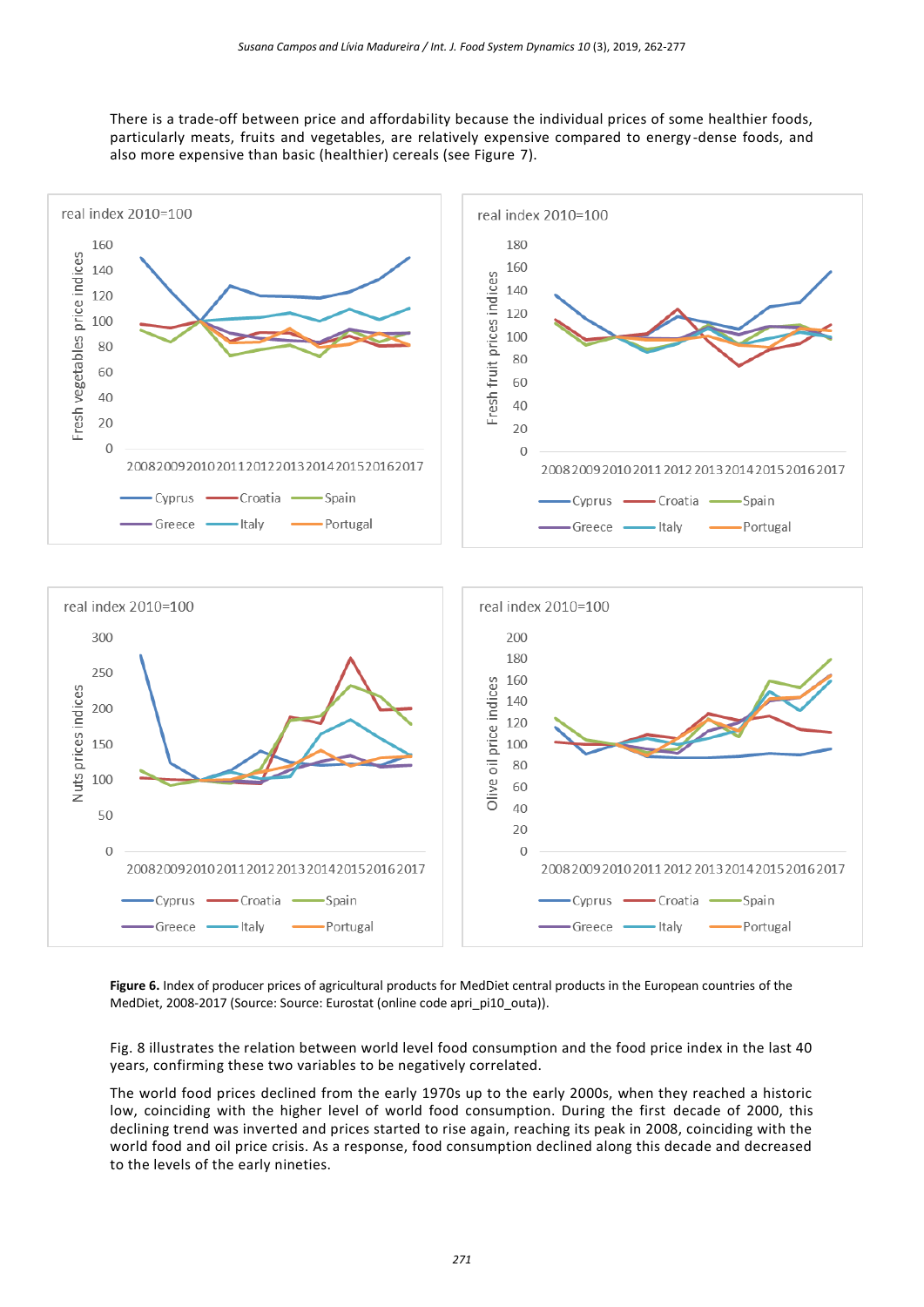

**Figure 7.** Harmonized Index Price (fruits, vegetables, meat and cereals) for the EU 28 countries 2005-2018. (Source: Data retrieved from Eurostat, 2018).



**Figure 8.** Trends and relationships between world food consumption and real food index prices, 1970-2015 (Source: Data retrieved from FAOSTAT, 2018).

Figure 8 also highlights the importance of prices as regards food intake. Thus, high food prices tend to worsen poverty, food insecurity and malnutrition. However, high prices represent an opportunity to stimulate long-term investment in agriculture, in the long run contributing to sustainable food security (FAO, 2016).

Price is considered by some consumers as a determining factor at the time of the purchase decision (Lee, Kane, Ramsey, Good, and Dick, 2016). A systematic review by Rao, Afshin, Singh, and Mozaffarian (2013) has shown that healthier diets cost more than less healthier ones, depending on whether the cost of the total diet or the cost per 2000 kcal was compared. However, given the implications of an 'unhealthier diet' for an increased incidence of chronic diseases, besides the ageing of the population in many parts of the world, and consequent burdens on public expenditure with health care (especially true of the European case), governments are starting to create public policies regarding food consumption that target healthy food consumption, following the good practices pioneered by Nordic countries (Nordic Council of Ministers, 2018, 2008)

## **5 Concluding remarks**

Available data shows a worldwide trend towards overconsumption of calories. The calorie intake per person is rising across the developing world, particularly in emerging economies. This trend contributes to people becoming overweight and obese, harming human health and rising healthcare costs in the process. On the other hand, food overconsumption creates unsustainable pressure on farming systems, natural resources, ecosystems services and biodiversity.

Healthier diets appear, then, to be the solution to overcome overweight and obesity problems worldwide problems and to be able to simultaneously respond to the environmental challenges posed by food overconsumption. However, moving towards plant-based diets, including proven healthier diets like the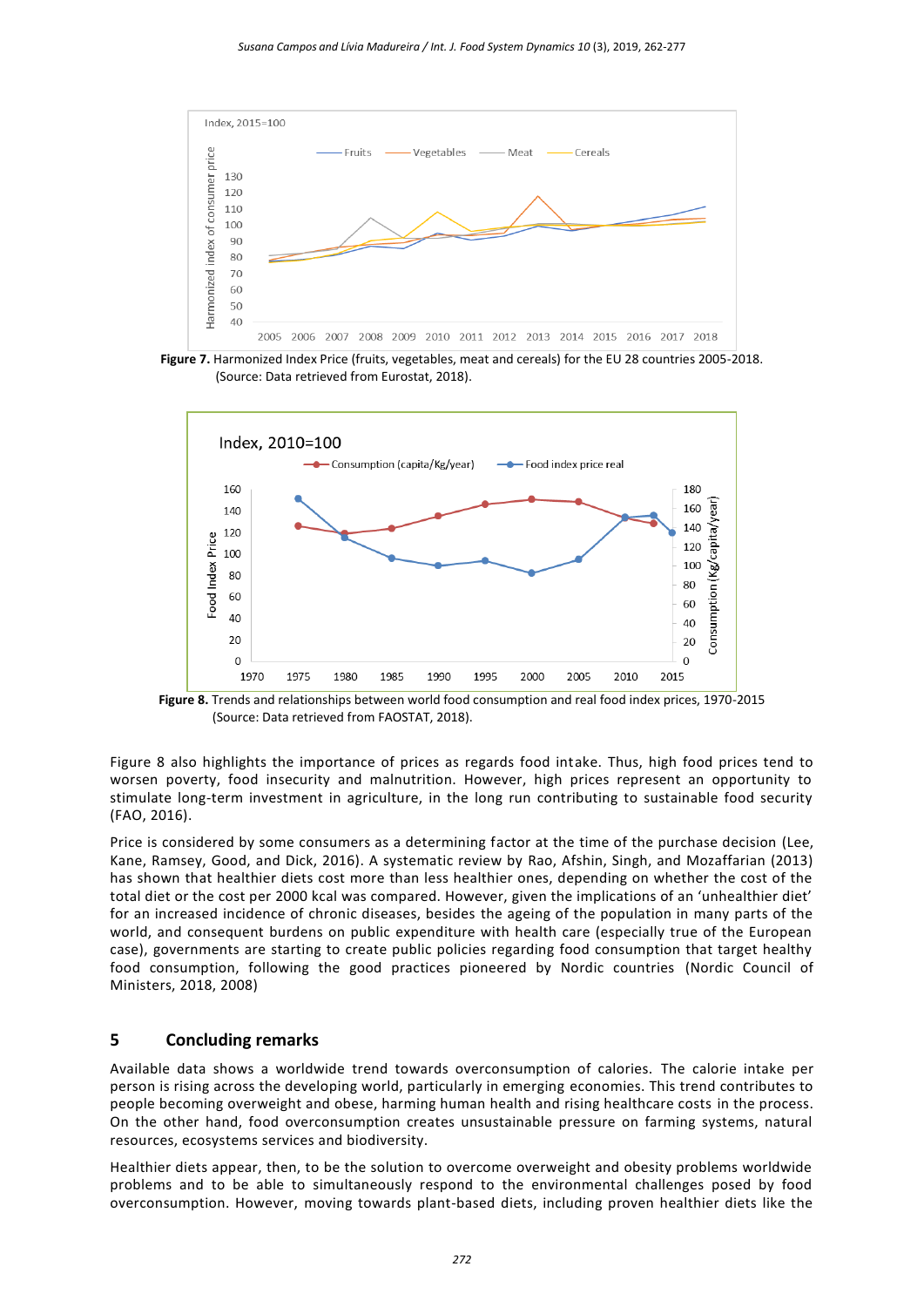MedDiet, can only improve environmental sustainability of food systems if based on sustainable farming systems. In other words, measures must be taken to raise the general public's awareness, and in particular consumers', of the fact there is a positive link between their health and the food they choose to buy and eat, when that food is produced by sustainable farming systems. That means a major change in food consumers' mind-set is necessary, enabling them to link healthier food with its environmentally sustainable production.

The literature review that has been conducted in this paper confirms that from a nutritional and public health perspective, the promotion of fruit, vegetable, whole grain and fish intake is a proven strategy to improve diets around the world. Moreover, available evidence allows the establishment of the MedDiet as a healthier dietary pattern due to its protective effect on diseases related with ageing and overweight prevalence, such as arteriosclerosis, cholesterol and diabetes.

Yet, there is a lack of evidence regarding other dietary patterns or the adoption of a MedDiet type in different sociocultural contexts other than its place of origin. In addition, empirical research establishing a link between beneficial health effects of 'healthier' foods and its environmentally -sustainable production is few and far between.

Studies on the environmental impact of different foods and diets have been developed a considerable strand of literature on food production and consumption impacts on GHGE, land use and water abstraction is available. On the production side, the available data shows that increasing the share of plant-based protein in diets, while reducing consumption of animal-based protein and specifically red meat, could be a most significant contribution to a sustainable food future, reducing agriculture's use of resources and environmental impacts.

However, there are still considerable gaps in the available evidence regarding food consumption impacts on environmental aspects like the food pesticide footprint or the effects on biodiversity and ecosystem services provision of using pest control, food nutrients, or pollination, which can be aggravated by a subsequent increase of plant-based diets.

In fact, the attempts to relate food, environment and diet simultaneously are very scarce in the literature, and the evidence available is still insufficient to create a case in favour of making healthier food dependent on environmental sustainability, and, to an even lesser degree, on ecologically -sustainable production. The present research provides evidence of the gaps that make it difficult for ecologically sustainable farming systems to take advantage of the trend towards an increasing healthy food demand across developed countries, in particular in the EU, and especially in Sweden and Denmark.

The establishment of a scientifically-sound relationship between the MedDiet foodstuffs' healthiness and its ecologically-sustainable production is crucial to the sustainability of Mediterranean rural landscapes. In the near future, the current trend of the growing market demand for foods like fruits, nuts and olive oil, and drinks like wine is likely to become more pronounced, which poses major challenges to the Mediterranean farming systems.

Land use changes and intensification and hyper-intensification of farming practices are spreading across the Mediterranean hinterlands, creating pressure on soil and water resources, changing traditional landscape and threatening biodiversity and diverse ecosystems services relevant to the safeguarding of natural and cultural heritage in the region. Smart agriculture and other innovations enhancing eco efficiency are helpful but are not the answer to the ecological balances of the Mediterranean ecosystem's requirements.

In the Mediterranean uplands, demand for MedDiet foods could be beneficial to prevent land abandonment and the decline in landscape fire resilience; however, ecologically-sustainable farming systems are imperative in these areas, not only because of the ecosystem's fragility but also because of the pressures imposed by climate change and the spread of plant pests and diseases.

The systematic review that has been conducted in this paper confirms that while there is evidence that the diet is indeed a pillar of sustainable development, public policies have not been able to establish the link between food systems, health and environment policies, or agriculture and rural development policies, despite some steps having been taken in that direction The case of the Nordic countries reveals that integration between policies accounting for public expenditure must include healthy and eco-friendly public procurement for food, focussing on educating children about food habits.

An integrated EU level policy, combining agricultural, environmental, food marketing and health policies is absolutely necessary. Otherwise there is the risk of aggravating hyper-intensification of some areas besides the decline of mountainous and dry areas within Mediterranean Europe.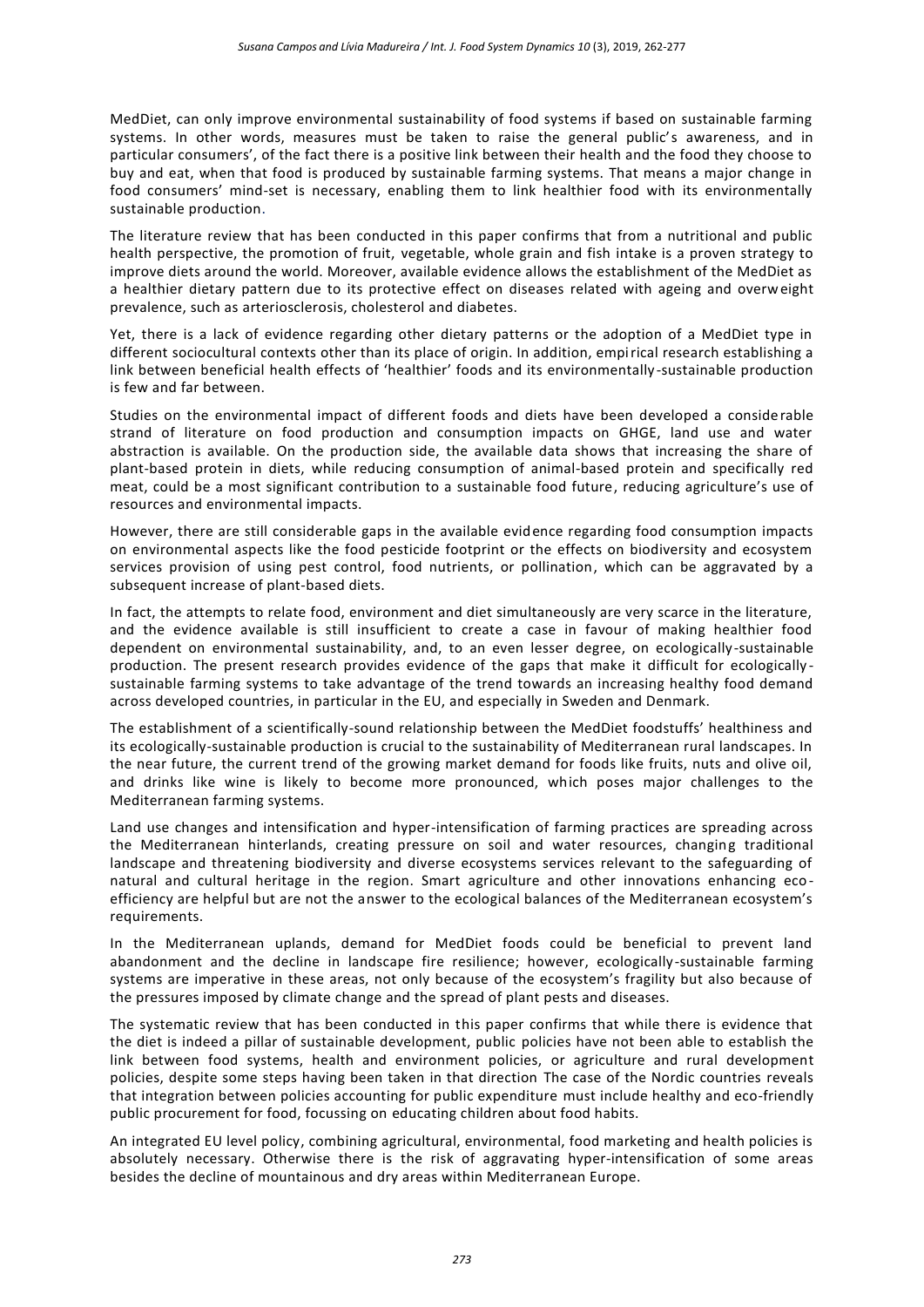Recovering MedDiet patterns in its supply region is also fundamental to reinforce the link between this healthier diet and the sustainability of the respective farming systems. The detachment of Southern European consumers from their diet, which has been anchored in their territory, culture and heritage, will endanger the sustainability of the MedDiet and might accentuate the dissemination of unsustainable farming systems in this region.

Hence, the MedDiet cannot continue to be envisaged by the countries in this region solely as a cultural heritage asset. They have to promote it as a 'modern' healthy and eco-friendly diet, affordable to consumers in general, by launching integrated public policies and using this healthy diet as a tool to reduce chronic diet-enhanced diseases. Savings in the health care system would allow investment in the affordability of the MedDiet and would facilitate the sustainability of the respective farming systems.

Moreover, interdisciplinary research is needed to support the promotion of affordable healthier diets both for human health and rural landscapes, along with disciplinary research and the creation of statistical datasets linking food with health, and food consumption with environment. The relationship between dietary changes and savings in health care systems also needs further looking into, given its importance in supporting public policies to promote healthier diets.

### **Acknowledgements**

This work was supported by the INTERACT project - "Integrative Research in Environment, Agro-Chains and Technology", no. Operation Norte-01-0145-FEDER-000017 under the auspices of BEST, co-financed by the European Regional Development Fund (FEDER), through Northern 2020 (Northern Regional Operational Program 2014/2020).

### **References**

- Aleksandrowicz, L., Green, R., Joy, E. J. M., Smith, P., Haines, A. (2016). The Impacts of Dietary Change on Greenhouse Gas Emissions , Land Use , Water Use , and Health : *A Systematic Review*: 1–16. https://doi.org/10.1371/journal.pone.0165797.
- Allen, J. E., Rossi, J., Woods, T. A., Davis, A. F., Consumption, S., Eizenberg, E., Matthews, W. (2017). Food Security and Sustainability. *Food Policy*, *9*(1): 1–20. https://doi.org/10.3390/su9010096.
- Allen, T., Prosperi, P., Cogill, B., Flichman, G. (2014). Agricultural biodiversity, social-ecological systems and sustainable diets. *Proceedings of the Nutrition Society*, **73**(4): 498–508. https://doi.org/10.1017/- S002966511400069X.
- Bach-Faig, A., Berry, E. M., Lairon, D., Reguant, J., Trichopoulou, A., Dernini, S., Padulosi, S. (2011). Mediterranean diet pyramid today. Science and cultural updates. *Public Health Nutrition*, **14**(12A): 2274– 2284. https://doi.org/10.1017/S1368980011002515.
- Birt, C., Buzeti, T., Grosso, G., Justesen, L., Lachat, C., Lafranconi, A., Sarlio-Lähteenkorva, S. (2017). Healthy and Sustainable Diets for European Countries. Retrieved from https://eupha.org/repository/advocacy/- EUPHA report on healthy and sustainable diets 20-05-2017.pdf.
- Burlingame, B., Dernini, S. (2011). Sustainable diets: the Mediterranean diet as an example. *Public Health Nutrition*, **14**(12A): 2285–2287. https://doi.org/10.1017/S1368980011002527.
- Cadotte, M., Dinnage, R., Tilman, D. (2012). Phylogenetic diversity promotes ecosytem stability. *Ecology*, **93**(8): S223–S233. https://doi.org/10.1890/11-0426.1.
- Castro-Quezada, I., Román-Viñas, B., Serra-Majem, L. (2014). The mediterranean diet and nutritional adequacy: A review. *Nutrients*, **6**(1): 231–248. https://doi.org/10.3390/nu6010231.
- Cicia, G., Colantuoni, F., Giudice, T. D., Pascucci, S., Fritz, M. (2011). Community supported agriculture in the urban fringe: empirical evidence for project feasibility in the metropolitan area of Naples (Italy). *International Journal on Food System Dynamics*, **2**(3): 326–339.
- CIHEAM (2015). *Mediterranean food consumption patterns - Diet, environment, society, economy and health*. Retrieved fro[m www.fao.org/3/a-i4358e.pdf.](http://www.fao.org/3/a-i4358e.pdf)
- Dernini, S., Berry, E. M. (2015). Mediterranean Diet: From a Healthy Diet to a Sustainable Dietary Pattern. *Frontiers in Nutrition*, **2**(May): 1–7. https://doi.org/10.3389/fnut.2015.00015.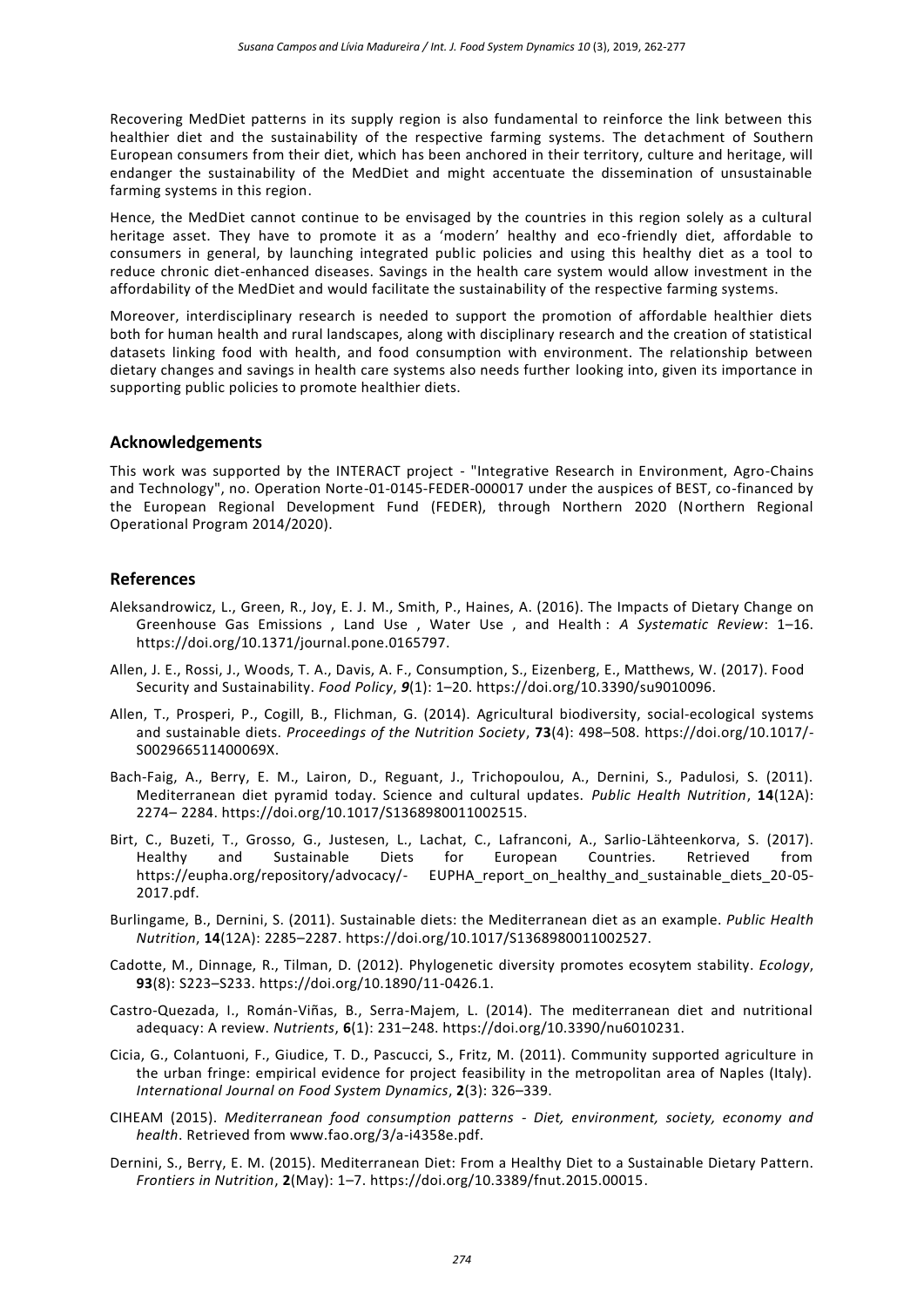- Dinu, M., Abbate, R., Gensini, G. F., Casini, A., Sofi, F. (2017). Vegetarian, vegan diets and multiple health outcomes: A systematic review with meta-analysis of observational studies. *Critical Reviews in Food Science and Nutrition*, *57*(17): 3640–3649. https://doi.org/10.1080/10408398.2016.1138447.
- Dooren, C. Van, Marinussen, M., Blonk, H., Aiking, H., Vellinga, P. (2014). Exploring dietary guidelines based on ecological and nutritional values : A comparison of six dietary patterns. *Food Policy*, **44**: 36– 46. https://doi.org/10.1016/j.foodpol.2013.11.002.
- Duchin, F. (2008). Sustainable Consumption of Food: A Framework for Analyzing Scenarios about Changes in Diets. *Journal of Industrial Ecology*, *9*(1–2): 99–114. https://doi.org/10.1162/1088198054084707.
- European Comission (2012). *Communication from the Commission to the European Parliament, the Council, the European Economic and Social Commitee of the Regions. Innovating for Sustainable Growth: A Bioeconomy for Europe, SW (2012) 11 final. Brussels, 13.2.2012. COM (2012) 60 final.*
- European Commission (2017). Report from the Commission to the European Parliament and the Council. On Member State National Action Plans and on progress in the implementation of Directive 2009/128/EC on the sustainable use of pesticides, Brussels, 10.10.2017 COM(2017) 587 final: 1–19.
- FAO (2009). How to Feed the World in 2050. *Insights from an Expert Meeting at FAO*, **2050(**1): 1–35. https://doi.org/10.1111/j.1728-4457.2009.00312.x.
- FAO (2016). *The future of food and agriculture – Trends and challenges.* https://doi.org/ISBN 978-92-5- 109551- 5.
- FAO, WFP and IFAD (2011). The State of Food Insecurity in the World. How does international price volatility affect domestic economies and food security? Food Additives and Contaminants - Part A Chemistry, Analysis, Control, Exposure and Risk Assessment (Vol. 33). Rome 2011. ISBN 978-92-5- 106927-1. Retrieved from [http://www.fao.org/3/a-i2330e.pdf.](http://www.fao.org/3/a-i2330e.pdf)
- Foresight. The Future of Food and Farming: Challenges and choices for global sustainability. *The Government Office for Science, London*, **149**(February): 193–208. Retrieved from [http://www.eracaps.org/sites/default/files/content/foresight\\_report.pdf.](http://www.eracaps.org/sites/default/files/content/foresight_report.pdf)
- Fresán, U., Martínez-Gonzalez, M.-A., Sabaté, J., Bes-Rastrollo, M. (2018). The Mediterranean diet, an environmentally friendly option: evidence from the Seguimiento Universidad de Navarra (SUN) cohort. *Public Health Nutrition*, **17**: 1–10. https://doi.org/10.1017/S1368980017003986.
- Galanopoulos, K., Surry, Y., Mattas, K. (2011). Agricultural productivity growth in the Euro-Med region: Is<br>there evidence of convergence? Outlook on Agriculture. **40**(1): 29–37. therme convergence? Outlook on https://doi.org/10.5367/oa.2011.0026.
- Gamfeldt, L., Snäll, T., Bagchi, R., Jonsson, M., Gustafsson, L., Kjellander, P., Bengtsson, J. (2013). Higher levels of multiple ecosystem services are found in forests with more tree species. *Nature Communications*, *4*. https://doi.org/10.1038/ncomms2328.
- Gerbens-Leenes, P. W., Nonhebel, S., Krol, M. S. (2010). Food consumption patterns and economic growth. Increasing affluence and the use of natural resources. *Appetite*, **55**(3): 597–608. https://doi.org/10.1016/j.appet.2010.09.013.
- Godfray, H. C. J., Beddington, J. R., Crute, I. R., Haddad, L., Lawrence, D., Muir, J. F., Toulmin, C. (2010). Food security: The challenge of feeding 9 billion people. *Science*, **327**(5967): 812–818. https://doi.org/10.1126/science.1185383.
- Hallström, E., Carlsson-Kanyama, A., Börjesson, P. (2015). Environmental impact of dietary change: A systematic review. *Journal of Cleaner Production*, **91**: 1–11. https://doi.org/10.1016/j.jclepro.2014.12.008.
- Heller, M. C., Keoleian, G. A., Willett, W. C. (2013). Toward a life cycle-based, diet-level framework for food environmental impact and nutritional quality assessment: A critical review. *Environmental Science and Technology*, **47**(22): 12632–12647. https://doi.org/10.1021/es4025113.
- Kamp, M. van de, Temme, E. (2018). Plant-Based Lunch at Work: Effects on Nutrient Intake, Environmental Impact and Tastiness—A Case Study. *Sustainability*, *10*(1): 227. https://doi.org/10.3390/su10010227.
- Kaur, A., Scarborough, P., Rayner, M. (2017). A systematic review, and meta-analyses, of the impact of health- related claims on dietary choices. *International Journal of Behavioral Nutrition and Physical Activity*, **14**(1): 1–17. https://doi.org/10.1186/s12966-017-0548-1.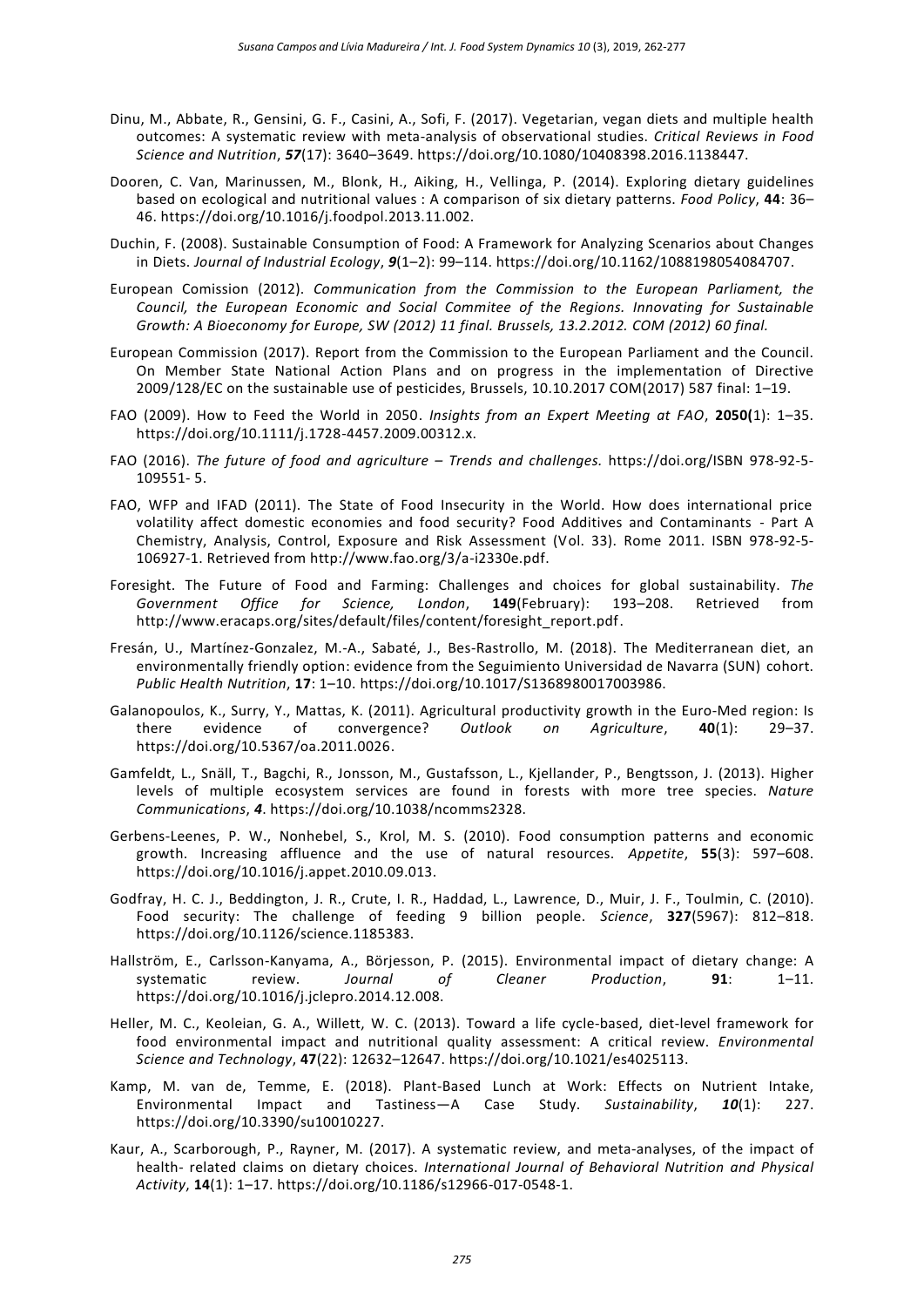- Kremen, C., Miles, A. (2012). Ecosystem Services in Biologically Diversified versus Conventional Farming Systems: Benefits, Externalitites, and Trade-Offs. *Ecology and Society*, **17**(4): 1–23. https://doi.org/10.5751/ES-05035-170440.
- Lacirignola, C., Capone, R., Debs, P., El Bilali, H., Bottalico, F. (2014). Natural Resources Food Nexus: Food- Related Environmental Footprints in the Mediterranean Countries. *Frontiers in Nutrition*, *1*(December): 1– 16. https://doi.org/10.3389/fnut.2014.00023.
- Lacour, C., Seconda, L., Allès, B., Hercberg, S., Langevin, B., Pointereau, P., Kesse-Guyot, E. (2018). Environmental Impacts of Plant-Based Diets: How Does Organic Food Consumption Contribute to<br>Environmental Sustainability? Frontiers in Nutrition, 5(February): 1–13. Environmental Sustainability? *Frontiers in Nutrition*, **5**(February): 1–13. doi.org/10.3389/fnut.2018.00008.
- Lee, A. J., Kane, S., Ramsey, R., Good, E., Dick, M. (2016). Testing the price and affordability of healthy and current (unhealthy) diets and the potential impacts of policy change in Australia. *BMC Public Health*, **16**(1). https://doi.org/10.1186/s12889-016-2996-y.
- Lee, A., Mhurchu, C. N., Sacks, G., Swinburn, B., Snowdon, W., Vandevijvere, S., Walker, C. (2013). Monitoring the price and affordability of foods and diets globally. *Obesity Reviews*, **14**(S1): 82–95. https://doi.org/10.1111/obr.12078.
- Levidow, L., Birch, K., Papaioannou, T. (2012). Divergent Paradigms of European Agro-Food Innovation :<br>
The Bio-Economy (KBBE) as an R&D Agenda, 38(1), 94–125. The Bio-Economy (KBBE) as an R&D Agenda, 38(1), 94–125. https://doi.org/10.1177/0162243912438143.
- Meemken, E., Qaim, M. (2018). Organic Agriculture , Food Security , and the Environment. *Annual Review of Resource Economics*, **10**: 39–63. https://doi.org/ource.annualreviews.org https://doi.org/10.1146/annurev- resource100517-023252.
- Miller, L. M. S., Cassady, D. L., Nielsen (2015). We are what we eat: Healthy eating trends around the world. Appetite, 92(January): 207–216. https://doi.org/10.1016/j.appet.2015.05.029.
- Nordic Council of Ministers. (2018). Monitoring Food Marketing to children: A joint Nordic monitoring protocol for marketing of foods and beverages high in fat, salt and sugar (HFSS) towards children an d young people, 1-51. ISBN 978-92-893-5368-7.<http://dx.doi.org/10.6027/TN2018-504>
- Nordic Council of Ministers, N. C. of M. (2008). Nordic Nutrition Recommendations 2012. *Nordic Nutrition Recommendations 2012*, **5**(11): 1–3. https://doi.org/10.6027/Nord2014-002.
- Perignon, M., Vieux, F., Soler, L. G., Masset, G., Darmon, N. (2017). Improving diet sustainability through evolution of food choices: Review of epidemiological studies on the environmental impact of diets. *Nutrition Reviews*, **75**(1): 2–17. https://doi.org/10.1093/nutrit/nuw043.
- Piscopo, S. (2009). The Mediterranean diet as a nutrition education, health promotion and disease<br>prevention tool. Public Health Nutrition. 12(9A): 1648–55. prevention tool. *Public Health Nutrition*, **12**(9A): 1648–55. https://doi.org/10.1017/S1368980009990504.
- Pretty, J., Sutherland, W. J., Ashby, J., Auburn, J., Baulcombe, D., Bell, M., Terry, E. (2010). International Journal of Agricultural Sustainability The top 100 questions of importance to the future of global agriculture. *International Journal of Agricultural Sustainability*, **8**(4): 219–236. [https://doi.org/10.3763/ijas.2010.0534.](https://doi.org/10.3763/ijas.2010.0534)
- Rao, M., Afshin, A., Singh, G., Mozaffarian, D. (2013). Do healthier foods and diet patterns cost more than less healthy options? A systematic review and meta-analysis. *BMJ Open*, **3**(12). https://doi.org/10.1136/bmjopen-2013-004277.
- Reisch, L., Eberle, U., Lorek, S. (2013). Sustainable food consumption: an overview of contemporary issues and policies. *Sustainability: Science, Practice & Policy*, **9**(2): 7–25. doi.org/10.1080/15487733.2013.11908111.
- Report, G., Crises, O. N. F., No, P. B. (2017). Urban diets and nutrition : Trends , challenges and opportunities for policy action The Global Panel is an independent group of influential, **9**.
- Rosi, A., Mena, P., Pellegrini, N., Turroni, S., Neviani, E., Ferrocino, I., Scazzina, F. (2017). Environmental impact of omnivorous, ovo-lacto-vegetarian, and vegan diet. *Scientific Reports*, **7**(1): 1–9. doi.org/10.1038/s41598- 017-06466-8.
- Scarborough, P., Appleby, P. N., Mizdrak, A., Briggs, A. D. M., Travis, R. C., Bradbury, K. E., Key, T. J. (2014). Dietary greenhouse gas emissions of meat-eaters, fish-eaters, vegetarians and vegans in the UK. *Climatic Change*, **125**(2): 179–192. https://doi.org/10.1007/s10584-014-1169-1.